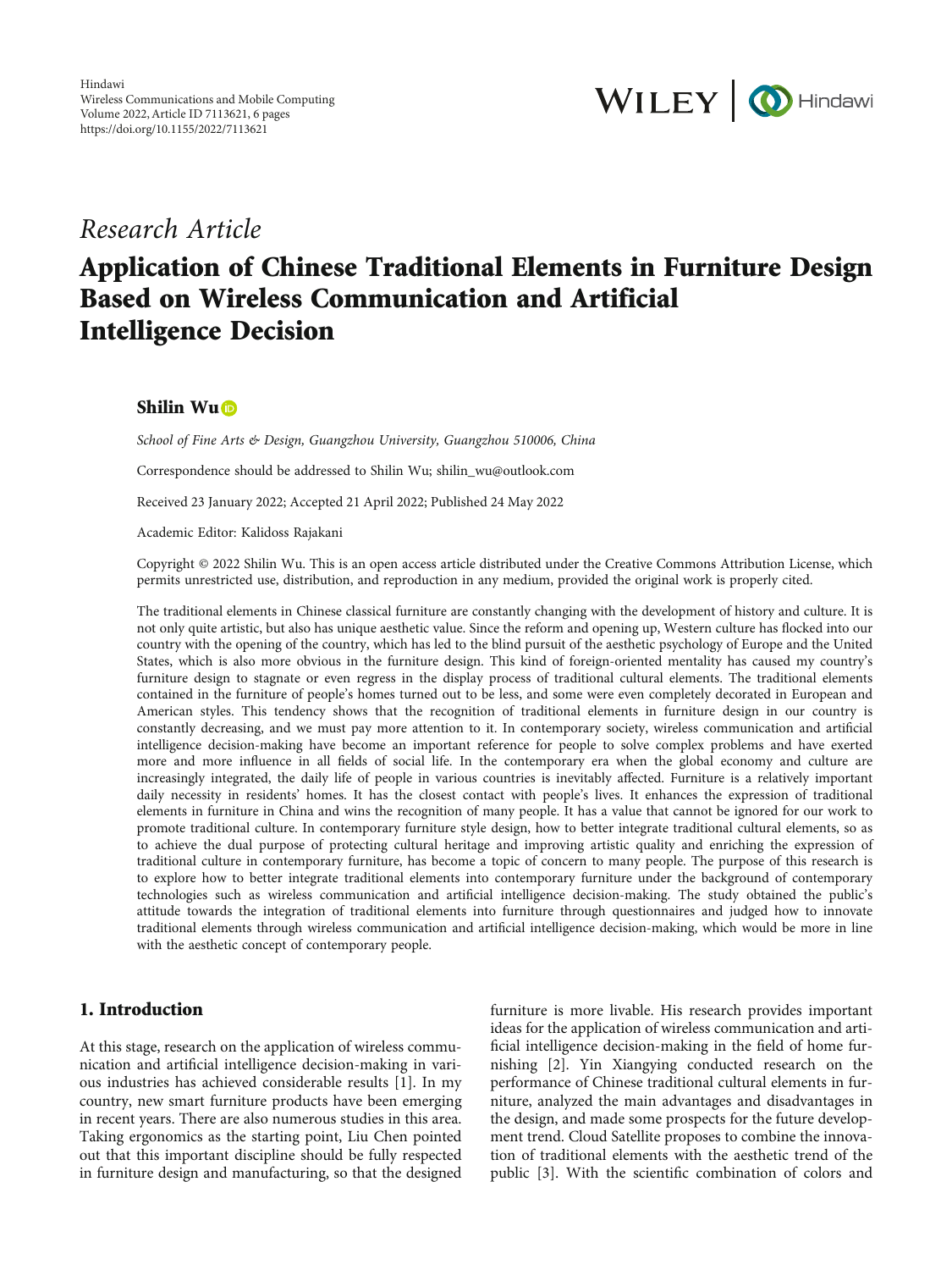the flexible use of cultural spirit, we can design new Chinese furniture and promote the sustainable development of my country's furniture industry. Starting from the design and expression of Hakka cultural elements in contemporary homestay furniture [\[4\]](#page-4-0). Wen Shuting analyzed the contradiction between the strong regional characteristics of homestay buildings and the lack of characteristics of interior furniture design and proposed a scientific strategy to achieve the harmony and unity of the two sides [[5\]](#page-4-0).

The purpose of this research is to explore how to better integrate traditional elements into contemporary furniture under the background of contemporary technologies such as wireless communication and artificial intelligence decision-making. The study obtained the public's attitude towards the integration of traditional elements into furniture through questionnaires and judged how to innovate traditional elements through wireless communication and artificial intelligence decision-making, which would be more in line with the aesthetic concept of contemporary people. After analysis, this paper draws the following conclusions: first of all, it is necessary to enhance the propaganda, so that the people have more understanding of traditional culture, and change the blind worship of Western design [[6\]](#page-4-0). The second is to be innovative and explore the ways and means of integrating traditional cultural elements into contemporary furniture. The third is to change the concept, combine traditional culture with contemporary furniture manufacturing, and achieve breakthroughs in manufacturing technology and other fields, so that it can truly enter the daily life of the people [\[7\]](#page-4-0).

# 2. The Characteristics and Algorithm Selection of Wireless Communication and Artificial Intelligence Decision-Making

## 2.1. The Characteristics of Wireless Communication and Artificial Intelligence Decision-Making

2.1.1. Characteristics of Wireless Communication. At present, wireless communication has become the mainstream technology in the field of communication. Due to the acceleration of the deep integration of various fields of social life, the links between each other are becoming more frequent and random, and wireless communication, which can give full play to the immediacy of communication, is widely used [\[8](#page-4-0), [9\]](#page-4-0). It uses electromagnetic waves for signal transmission, replacing the traditional cable and fiber transmission modes. Thus, a one-to-many mesh divergent signal sending and receiving system is formed. From the current point of view, the hardware foundation of wireless communication is mainly composed of signal transmitter, receiver, and transcoder. Among them, the transcoder is at the core position, and the sending and receiving of signals must be completed through it. Compared with the traditional transmission method using hardware as the medium, wireless transmission has certain shortcomings in terms of transmission distance and effect. However, for these shortcomings, signal transfer and enhancement can be carried out by building multiple base stations [[10](#page-4-0)–[12](#page-4-0)] (Figure [1](#page-2-0)).

2.1.2. The Characteristics of Artificial Intelligence Decision-Making. Artificial intelligence decision-making is a series of tasks that people enter a fixed program in an information terminal and let the latter complete information screening and automatic execution on their behalf. At this stage, the artificial intelligence strategy has penetrated into every corner of social life; from work to life, you can see its shadow almost everywhere. If it is further analyzed, artificial intelligence decision-making is to simulate human thinking process with information equipment, which has a high similarity with human cognitive process. The data generated by various human activities is increasing almost all the time, and the volume of data faced by various large-scale tasks is extremely large. The difficulty of screening and eliminating information has increased geometrically. Traditional manpower analysis has been difficult to maintain, and it is difficult to ensure high efficiency [\[13, 14\]](#page-4-0). Complete data analysis work and artificial intelligence decision-making can solve this problem well. Although the development time is still short, many major models of artificial intelligence decision-making have been derived. First of all is data mining and analysis. This is the most common and also the most basic mode. Through the analysis of existing data, information that can help make decisions is extracted. Next is natural speech processing. This model is more proactive, able to carry out work according to the unique characteristics of the object, and has been able to complete semiautomated work independently. The third is mesh search. This is an intelligent model developed in response to the inter-interlacing of various information at this stage [\[15](#page-5-0)–[17\]](#page-5-0). It is mainly through pre-edited procedures to search for relevant content on the Internet, which is the basis for the work of various search engines. Fourth is deep learning. It is a higher stage of the development of artificial intelligence. An algorithm created by using bionics to study the structure of human neuron cells. Compared with other modes, it has more levels, so the performance is more specific, and the training difficulty is more controllable. It plays an important role in promoting the development of the contemporary "AI+" system (Figure [2](#page-2-0)).

2.2. Algorithm Selection. In contemporary society, a large amount of data occurs every day, resulting in the overall data volume maintaining a strong growth trend. Correspondingly, artificial intelligence-related algorithms and terminal equipment have also continued to achieve major breakthroughs. Combining wireless communication and artificial intelligence decision-making for case analysis requires not only historical data but also real-time attention to the generation and change of new data. In the last century, when information technology has not made breakthrough progress, the main way of data mining is to explore the laws contained in historical data and use it as a basis to judge future development trends. This model requires data evolution to always be in a relatively stable development curve [\[18\]](#page-5-0). This obviously cannot meet the needs of modern production and life for future development simulation, because in the information field with high incremental speed, the proportion of samples that can be referred to is too small to analyze the key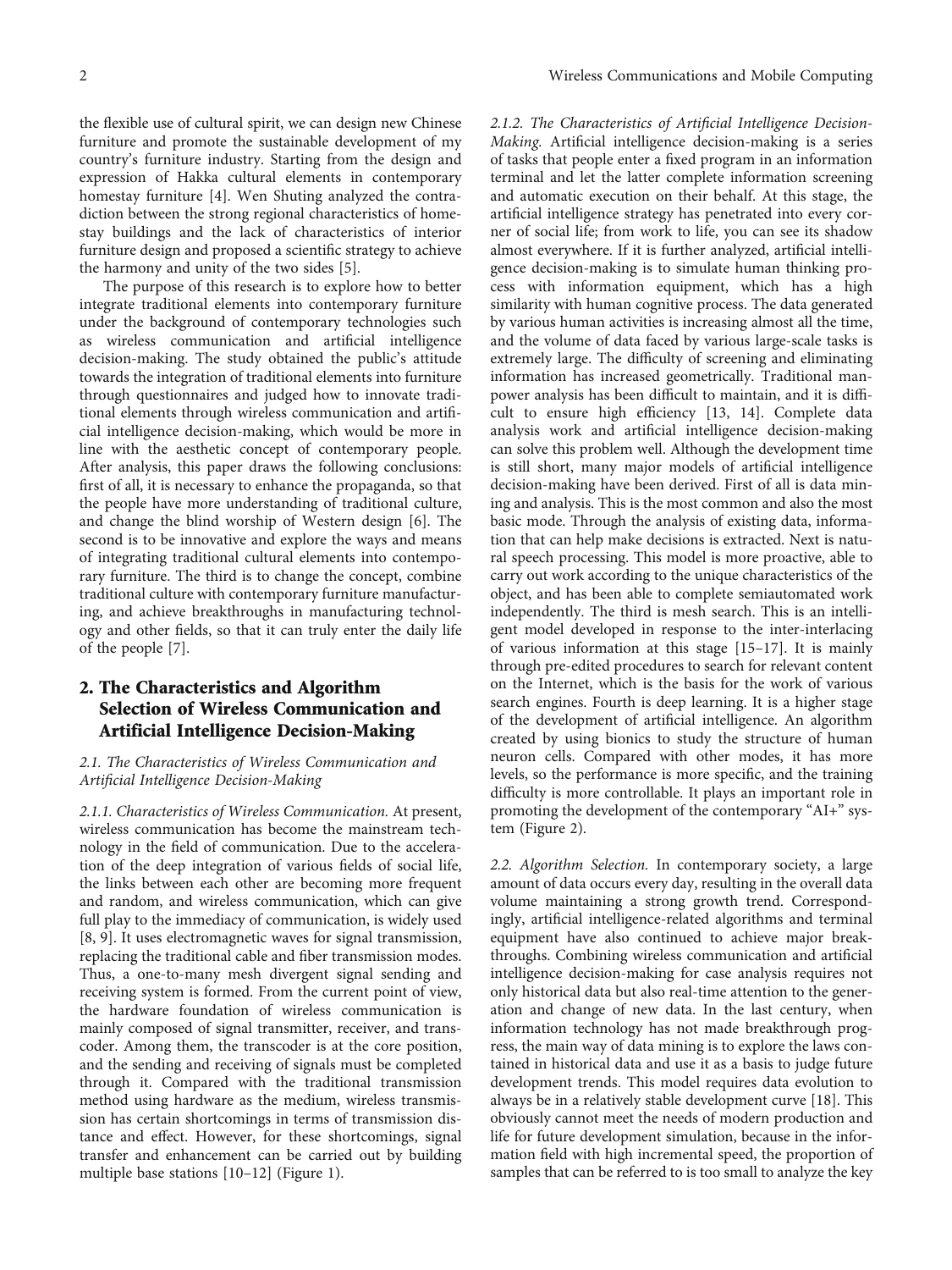<span id="page-2-0"></span>

Figure 1: Characteristics of wireless communication.



FIGURE 2: Characteristics of artificial intelligence decision-making.

to effectively grasp the existing problems. As a result, the clustering algorithm has attracted people's attention. Its advantages in three aspects are the main reasons why this research chooses to use this algorithm for simulation. The first is suitable for analyzing large increments of data, the second is the main characteristics that can effectively summarize the sample information, and the third is the distribution of scientific performance data categories [[19](#page-5-0), [20](#page-5-0)].

In this article, I select the BP-SVM model for research as

$$
M(\xi) = T^w f(\xi),\tag{1}
$$

$$
M(\xi) = \sum_{i \in K} \beta_i f(\xi, \xi i). \tag{2}
$$

# 3. Research Design

3.1. Selection of Samples. This study conducted a questionnaire survey on a total of 520 customers from 15 furniture factories in Northeast my country with a registered capital of more than RMB 2 million and conducted random telephone interviews. The subjects of the telephone interview were randomly selected by the computer. The design of the questionnaire was strongly supported by all the research colleagues of the subject. Experts were invited to modify the questionnaire and conducted multiple rounds of smallscale tests, so that the data obtained from the questionnaire can really help the further development of the research. The questionnaire is anonymous, and the form of distribution is a combination of online transmission and mailbox delivery. A total of 520 questionnaires were distributed, and 491 were recovered. After horizontal comparison, the questionnaires with obvious loopholes were removed, leav-

TABLE 1: Sample coverage  $(n = 472)$ .

| Province                 | Sample size | The proportion |
|--------------------------|-------------|----------------|
| Heilongjiang Province    | 120         | 25.42%         |
| Jilin Province           | 139         | 29.45%         |
| <b>Liaoning Province</b> | 213         | 45.13%         |

ing 472 copies. After the variance experiment test, the reliability of the questionnaire meets the research standards, and the overall reliability value is up to standard, and the homology deviation ratio has no visible impact on the research results (Table 1).

3.2. Variable Measurement. The assignment of various variables in this study is determined through a very scientific calculation process, and collective discussions are conducted to find solutions based on the problems found in the calculations. In the calculation of indicator scores, this study uses four-level scoring to stratify the selection indicators, which more accurately reflects the impact of various indicators on the research. Specifically, there are 30 questions in this questionnaire. The two previous problems are to confirm the source and identity of the participants, that is, natural information. The subsequent questionnaire is divided into 5 parts. They are the sources of furniture design knowledge, the level of perception of traditional elements, the degree of satisfaction with existing furniture, the strength of willingness to combine traditional elements with home furniture, and the suggestions for future trends of the combination of the two sides (Table [2](#page-3-0)).

## 4. Results and Recommendations

#### 4.1. Results

4.1.1. Willingness Survey and Reason Analysis. The deviation in the understanding of traditional elements is an important reason for the lack of expressiveness of traditional elements in the furniture field of our country. Many participants think that the performance of traditional elements in furniture is "rich and rich" and "thick and big," and some participants want to buy furniture with traditional elements, but most of the same types of furniture on the market is a "luxury," which is nearly double the price to ordinary types of furniture. Therefore, only some so-called "successful people" buy them to show their strength and status, while ordinary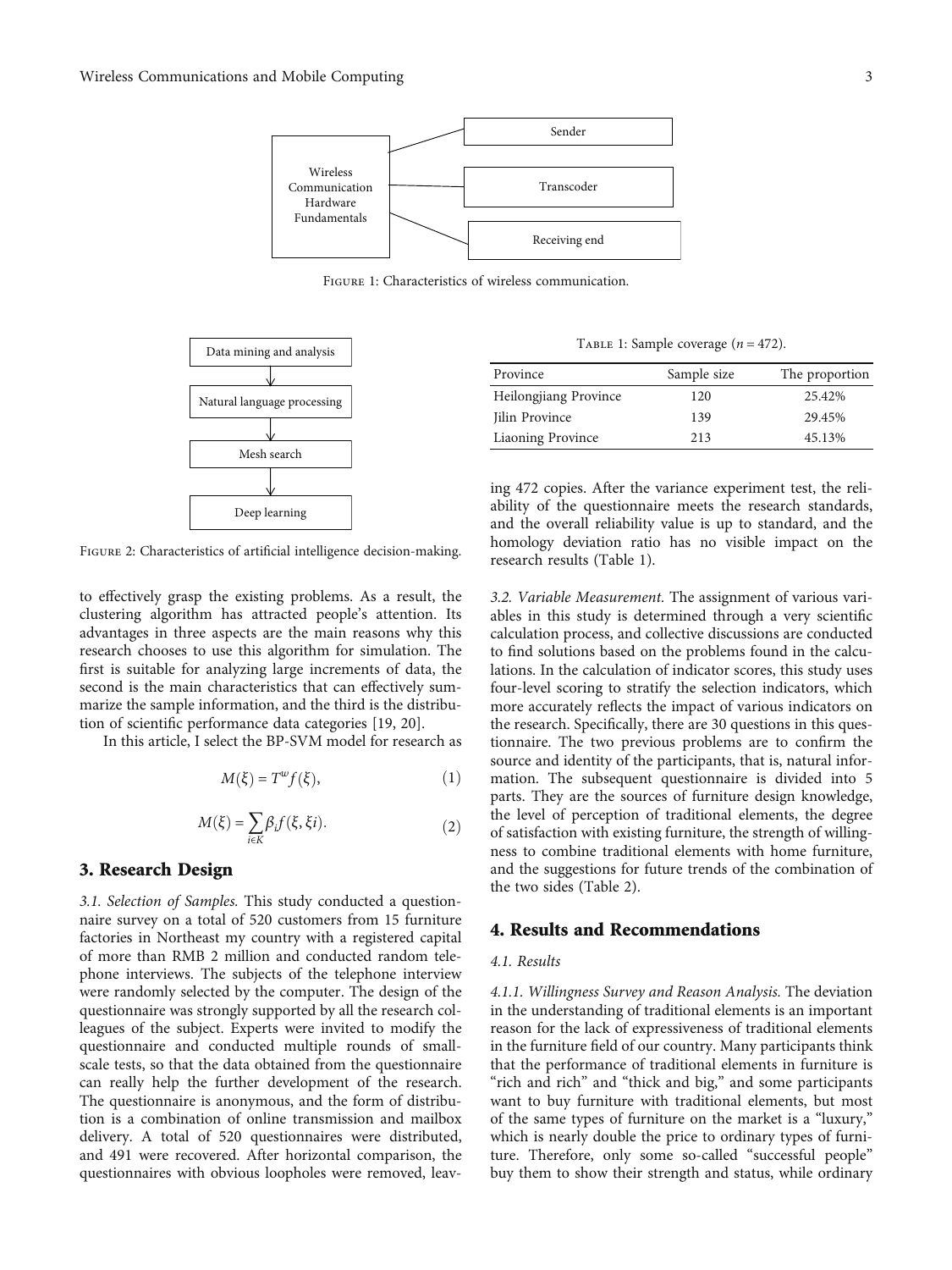<span id="page-3-0"></span>

| Type of question                                                               | Number | The proportion |
|--------------------------------------------------------------------------------|--------|----------------|
| Natural information                                                            | 4      | 13.33%         |
| Source of knowledge about furniture design                                     |        | 16.67%         |
| Cognitive level of traditional elements                                        | 6      | 20%            |
| Satisfaction with existing furniture                                           |        | 16.67%         |
| Intensity of willingness to combine traditional elements with master furniture | 6      | 20%            |
| Suggestions for the future trend                                               | 4      | 13.33%         |

TABLE 2: Type and number of questions in the questionnaire  $(n = 30)$ .

Table 3: Survey of willingness to use traditional elements to decorate furniture (*n* = 472).

| Type of willingness | Number of choices | Percentage |
|---------------------|-------------------|------------|
| Willing to choose   | 258               | 54.66%     |
| Unwilling to choose | 115               | 24.36%     |
| Need to consider    | 99                | 20.98%     |



Figure 3: Reasons for not choosing traditional furniture.

families are due to their economic strength and floor space. Restricted by other factors, simple European-style furniture is often chosen for decoration (Table 3).

As shown in Table 3, in the 472 questionnaires, 258 people are "willing to choose" traditional elements, accounting for 54.66%, indicating that the popularity of traditional elements is very high. There are 115 people who are "unwilling to choose," accounting for 24.36%. Through longitudinal comparison, the respondents of this part of the questionnaire are generally young. There are 99 people who "need to consider" in the selection, accounting for 20.98%.

In the 472 valid answer sheets, 53 of which "I like" and have been selected are removed, leaving 419 copies. It can be seen from Figure 3 that the top reason is "fear of people to make jokes," and 127 people chose. Ranked second is "insufficient economic strength," with 122 people choosing. Third and fourth places were "Taoty Style" and "I don't like," respectively, with 99 and 71 people selected.

4.1.2. Lack of In-depth Exploration of Traditional Elements. In interviews, I found that many designers simply pay atten-

tion to the pursuit of formal beauty when designing for clients, but they end up with the cultural connotation, not to mention the in-depth exploration of traditional cultural elements. This kind of pure commercialization model breaks the deep integration of traditional elements and modern furniture and makes furniture design present a situation of inconsistent development of form and connotation. This is very detrimental to the promotion of traditional Chinese culture through furniture design. To a large extent, the market competitiveness of traditional elements has been weakened.

### 4.2. Development Suggestions

4.2.1. Actively Seek Change, Endow Tradition with the Characteristics of the Times. After the data analysis of the furniture market in recent years, it can be found that the explosive models that have led the market trend in recent years have distinct characteristics of the times, which requires us to fully consider how to realize the traditional elements when promoting the combination of traditional elements and home furniture. Elements keep pace with the times. This kind of innovation should not only be reflected in the design concept, but also realize the contemporary expression of the pursuit of national culture and art. It should also be reflected in the material technology, weaken the heavy feeling of Chinese-style furniture, and give them a new form of expression with contemporary materials.

In this process, if it is difficult to obtain the user's experience data based on the conceptual design of the product, and the product is produced for the user to improve the experience, it will cause great waste. At this time, it is possible to use the relevant programs of the computer to inductively analyze the preferences of certain types of customers in the data to determine which design can be more easily accepted by customers. And calculate the precise values of various aspects to reduce possible errors, so that the user is more convenient and comfortable when using the furniture.

4.2.2. Dig Deep into the Cultural Connotation behind Traditional Elements. In recent years, the Chinese government has vigorously promoted the recovery strategy of traditional culture, and various "foreign festivals" and cultural symbols have gradually disappeared from the people's side. Our furniture design field should also actively follow this trend and make joint efforts in many aspects. The first is to promote the relevant departments of colleges and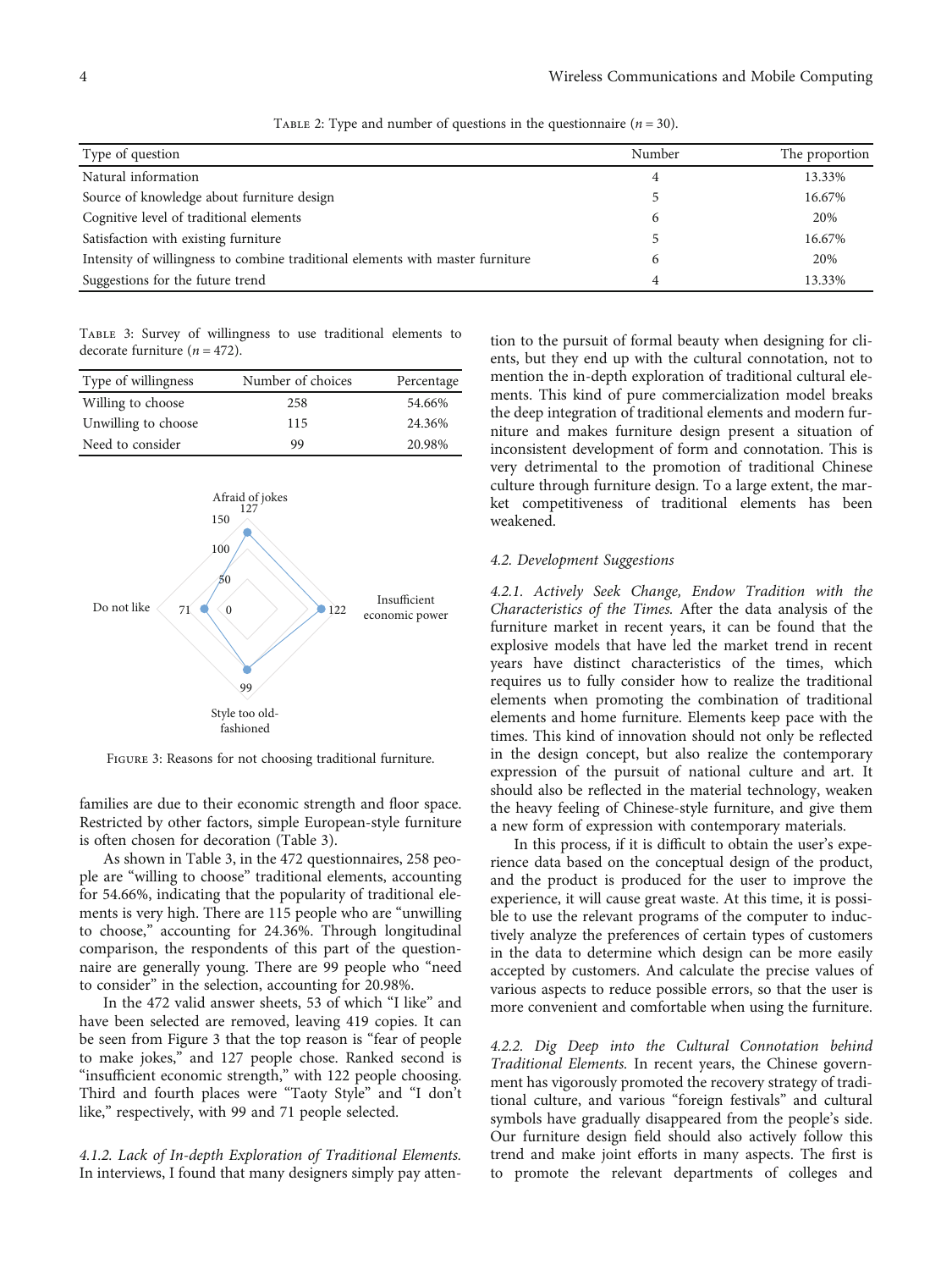<span id="page-4-0"></span>universities to actively explore the increase of the proportion of traditional elements in teaching and to promote the theoretical development of traditional culture and furniture design. The second is to use platforms such as Douyin and Kuaishou to publish appreciation of traditional cultural elements to improve the cultural literacy of the whole people. Starting from the two most representative concepts of "object image" and "image" in Chinese culture, this paper analyzes the contemporary aesthetic embodiment of these two concepts and explores their specific application in modern furniture. From the example of the combination of traditional elements such as ink painting and traditional philosophy with modern furniture, she finally proposed that in order to achieve a perfect blend of traditional elements and modern furniture; it is necessary to dig deep into the aesthetic connotation behind traditional elements and abandon the superficial psychology of worshipping foreigners, to carry forward the beauty of our traditional culture.

## 5. Conclusion

Thousands of years of development and inheritance have allowed us to form a splendid traditional culture. It is the cultural self-confidence of the reemergence of the Chinese nation today and the spiritual symbol of the nation. In recent years, it has become a new fashion to integrate Chinese traditional cultural elements into furniture design. It has a very positive significance in enhancing cultural selfconfidence and inheriting the essence of culture. At the same time, it also greatly enhances the expression of contemporary furniture, allowing people to have more choices in home decoration design. But at the same time, the mentality of quick success and the industrialized production of furniture also brought certain drawbacks, which are mainly manifested in the designer's excessive pursuit of novel ideas and obscure image expressions, too much emphasis on the solemn and calm colors in traditional elements and neglected. The diversity of traditional elements has led to a large loss of youth groups. In today's fierce conflict between multiculturalism, we must strengthen our adherence and innovation to traditional culture in order to better enhance cultural selfconfidence. Both designers and consumers should pay attention to the learning and understanding of traditional elements. According to the data obtained from the questionnaire survey, the biggest problem in the process of combining traditional elements with contemporary furniture is the lack of innovation. Therefore, we should devote ourselves to exploring the ways of integrating the two from various aspects. Whether it is the form of expression or the production process, we must strive to combine the development trend of the same era, so that the traditional elements are accepted and loved by more people.

## Data Availability

The datasets used and/or analyzed during the current study are available from the corresponding author on reasonable request.

# Conflicts of Interest

It is declared by the author that this article is free of conflict of interest.

## Acknowledgments

The author acknowledges the support from the Ministry of Education of Humanities and Social Science Project 2021 (21YJA760091 and 21YJC760042) and the Guangzhou Social Sciences Planning Project 2019 (2019GZGJ244).

## References

- [1] H. M. Ziaul, D. Mariia, J. J. Veronica et al., "Wireless communication and artificial intelligence in the maritime industry: a bibliometric review and future research directions," vol. 47, no. 5, pp. 577–597, 2020.
- [2] Q. Yang, "Traditional furniture elements in modern furniture design," Impression of Shenzhou, vol. 584, no. 5, pp. 29–31, 2019.
- [3] Y. Dong, Y. Wu, and L. Y. Chen, "Analysis of the creative mode of applying traditional elements in modern furniture design," Architecture & Culture, no. 2014-10, pp. 214-215, 2021.
- [4] X. H. Zhang, "Research on the application of traditional furniture elements in modern furniture design," Educational Theory Research (Ninth Series), 2019.
- [5] X. T. Yu, "The use of traditional cultural elements in modern furniture," Ju She, no. 1, p. 1, 2020.
- [6] Y. J. Zhang, "What are the influences of the modern redesign and economy of the traditional elements of Ming-style furniture?," Marketing Circle, vol. 26, pp. 117–119, 2019.
- [7] L. Liu, "The use of traditional furniture elements in modern furniture design," Forest Products Industry, vol. 344, no. 12, pp. 120–122, 2020.
- [8] W. H. Lei, "Analysis of the application of traditional cultural elements in the design of new Chinese furniture," Art, vol. 255, no. 3, pp. 87–87, 2020.
- [9] Y. Li, "On the effective application of traditional furniture elements in modern furniture design," Packaging World, vol. 4, pp. 85-86, 2019.
- [10] H. F. Li, "Analysis of the individual elements in modern furniture design," Da Guan, no. 3, pp. 82-83, 2019.
- [11] B. Li, J. Yang, Y. Yang, C. Li, and Y. Zhang, "Sign language/ gesture recognition based on cumulative distribution density features using UWB radar," IEEE Transactions on Instrumentation and Measurement, vol. 70, pp. 1–13, 2021.
- [12] Z. Fang, J. Lu, F. Liu, J. Xuan, and G. Zhang, "Open set domain adaptation: theoretical bound and algorithm," IEEE transaction on neural networks and learning systems, vol. 32, no. 10, pp. 4309–4322, 2021.
- [13] Y. X. Jiao, "Analysis on the application of Chinese traditional furniture elements in visual communication design," Business Stories, 2019.
- [14] Z. G. Xiong, F. R. Mo, X. C. Zhao, F. Xu, X. Zhang, and Y. Wu, "Dynamic texture classification based on 3D ICA-learned filters and fisher vector encoding in big data environment," Journal of Signal Processing Systems, 2022.